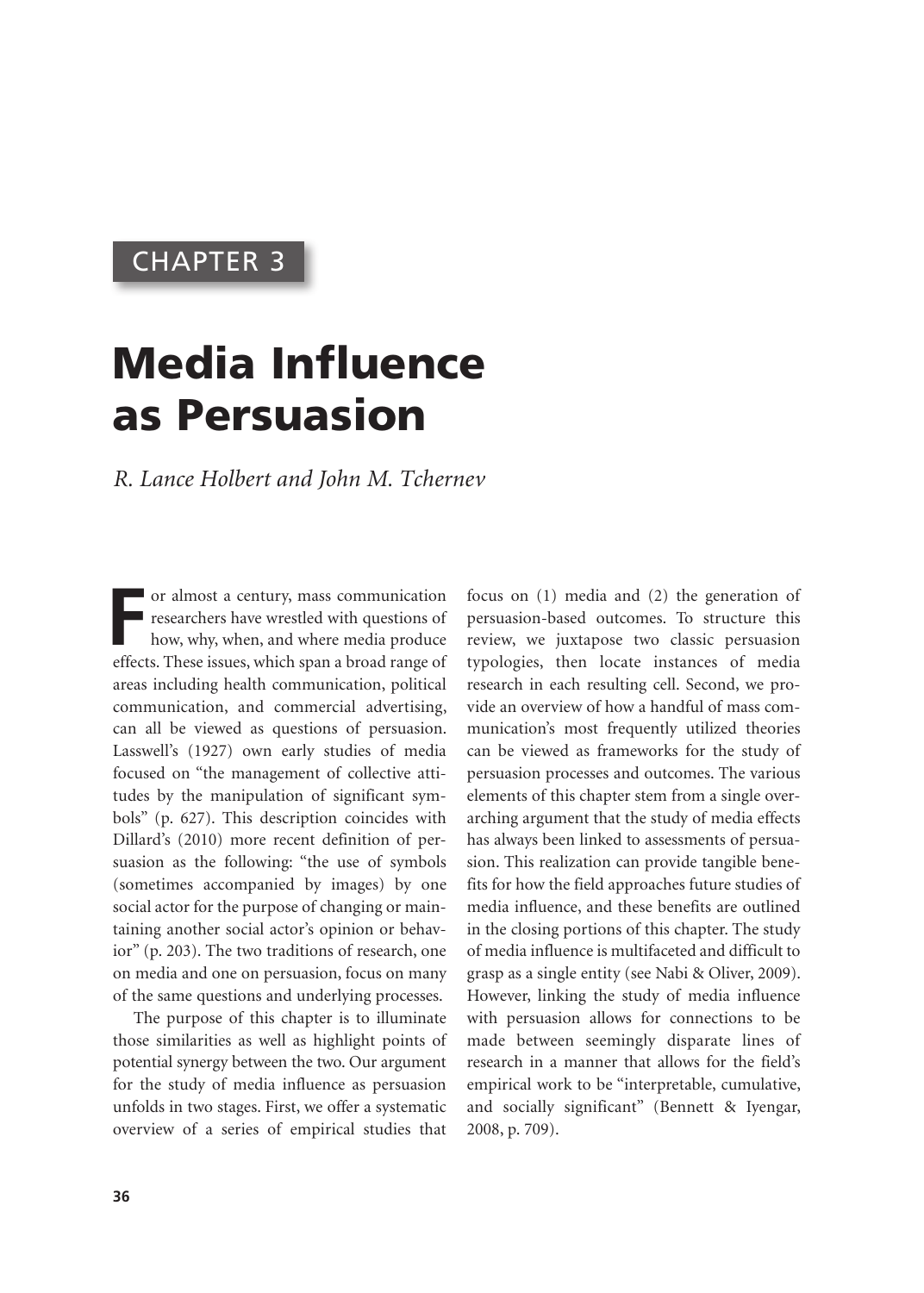## **A Typology of Persuasion and Media Influence**

There are several different ways to approach developing more formal linkages between media effects and persuasion. One possibility would be to utilize a single persuasion theory (e.g., cognitive dissonance theory, social judgment theory, elaboration likelihood model) and describe any one study of media influence through this particular theoretical lens. However, the use of a lone theory would be far too limiting when attempting to explain all that comprises the study of media effects research. No one theory of persuasion can serve as a grand theory of media influence. Instead, it is essential to step back from a theory-specific approach and focus on two broader aims: properly bounding persuasion and acknowledging the inherent complexity of producing a media effect. We turn to the work of Miller (1980/2002) to address the bounds of persuasion and to McGuire (1989) for how best to approach media influence.

Miller (1980/2002) stresses that persuasion encompasses three different processes: Response shaping, response reinforcement, and response change. *Response shaping* focuses on the initial formation of how someone reacts to an object, while *response reinforcement* speaks to a strengthening of a preexisting reaction toward an object (this type of response is not purely evaluative and can include generating resistance to influence as well; Szabo & Pfau, 2002). *Response change* in its purest form is identified as a shift in the valence (positive/negative) of someone's reaction to an object. Discussions of media effects in relation to persuasion often form around an artificial boundary constraint of defining persuasion as being about response change only (Chaffee & Hochheimer, 1985; Holbert, Garrett, & Gleason, 2010). Defining persuasion as being about response change only represents a disservice to the concept. Any discussion of media effects that focuses solely on response change implicitly adopts a limited effects paradigm (see Bennett & Iyengar, 2008). But, when persuasion is seen also to include response shaping and response reinforcement, it becomes clear that media influence and all its complexities can be understood as persuasion.

In addition, any discussion of mass communication influence must take into account the full range of factors that are at work in the production of a media effect. McGuire (1989) argues that five factors play a role in the production of a media effect: Message, source, recipient, channel, and context. It is easy to fall prey to focusing only on message influence in relation to persuasion, but media effects scholarship examines much more than just this single communication input. Any one media message functions alongside the source of that message, a broad range of recipient characteristics (e.g., demographics, needs, traits), the context within which the message is provided, and the channel through which it is offered (e.g., television, radio, newspaper) in the production of an effect. All five communication inputs are necessary for a thorough account.

We developed a 15-part typology to show that all varieties of persuasion in relation to the communication input variables of message, source, recipient, channel, and context are evident in the mass communication literature. The  $3 \times 5$  typology focuses on (1) Miller's original conceptualization of persuasion as being about the shaping, reinforcing and/or changing of responses to attitude objects and (2) McGuire's (1989) five communication inputs. In offering this organizational structure, we strive to present a systematic assessment of the state of existing media research in relation to persuasion so that readers can better envision how seemingly distinct pieces of media effects scholarship form a more coherent whole.

Peer-reviewed journal articles were selected to represent each of the 15 areas of the typology (see Table 3.1). The study of media can be thought of as a broad tent, one that is large enough to cover both media and persuasion. Subsequent chapters of this handbook deal with political campaigns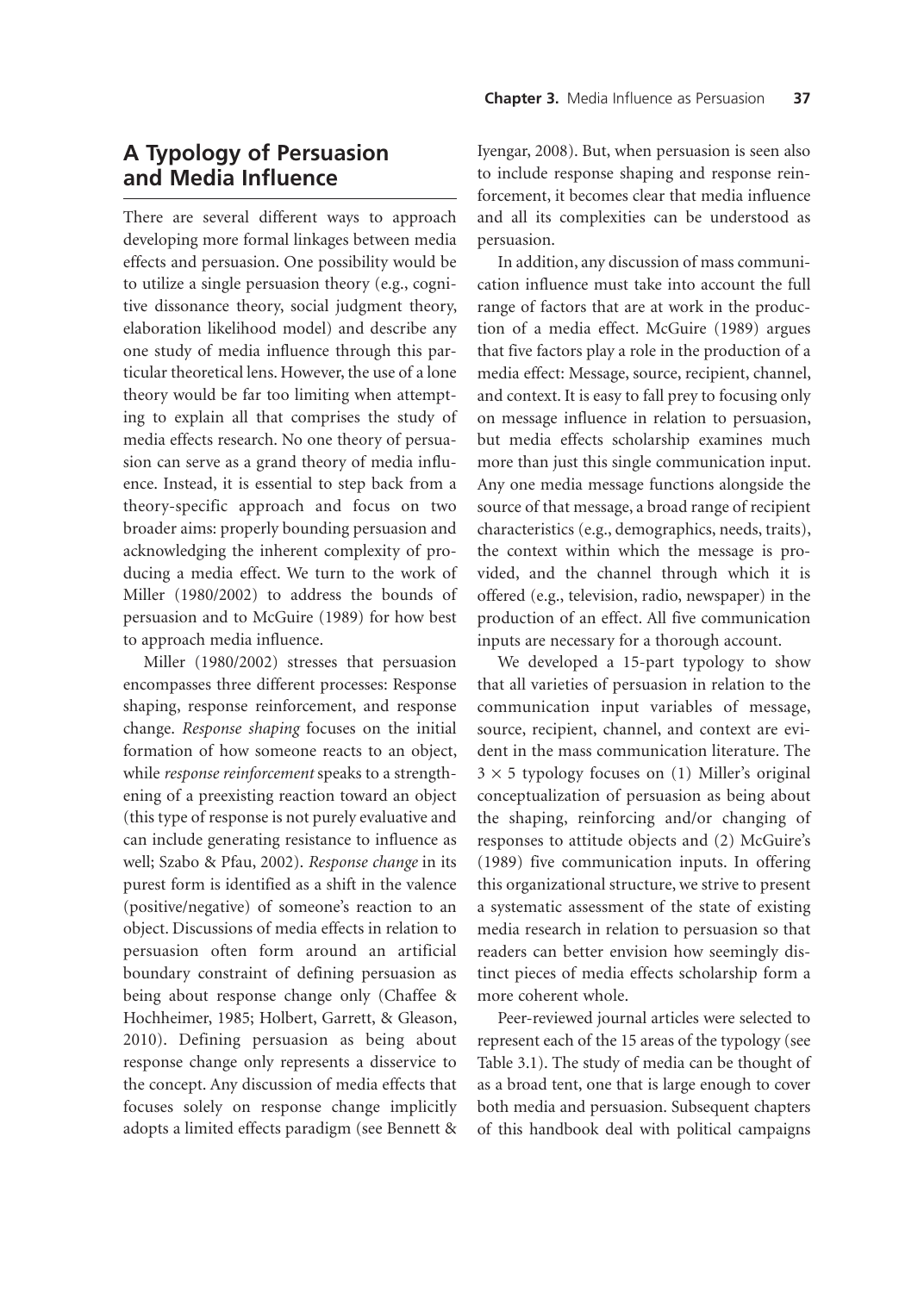(see chapter 16 in this volume), health campaigns (see see chapter 17 in this volume), advertising (see see chapter 19 in this volume), and entertainment-oriented messages (i.e., narrative; see chapter 13 in this volume). It is appropriate to discuss these areas of study in persuasion terms, and so too is it proper to state that these areas are resolutely focused on the study of media influence. As a result, we have sought to represent of all of these media research areas within our typology, extracting works from outlets that typically publish pieces in the areas of commercial strategic communication, health communication, and political communication, as well as more general works in mass communication.

The presentation of the typology will focus on the five communication inputs in the following order: source, message, channel, recipient, and context. The presentation of Miller's three categories of persuasion is nested within each communication input and offered in the following order: formation, reinforcement, and change. We focus on only those works published since 2000 in order to show that the mix of Miller's and McGuire's works remains a vibrant part of current mass communication research. But, it is important to note that there are numerous examples of works from earlier decades that could be slotted into any area of the typology.

#### **Source**

#### *Formation*

Karmarkar and Tormala (2010) examined attitude formation by asking participants to read a review of a fictional Italian restaurant, which was attributed to an expert source versus a source with markedly lower expertise. The source either expressed certainty or uncertainty in the review. The researchers demonstrated that both source expertise and source certainty significantly and directly impacted participants' attitudes and behavioral intentions toward the fictional restaurant. Additionally, readers formed the most favorable attitudes when the low-expertise source expressed a great deal of certainty, and when the high-expertise source expressed uncertainty.

|           | <b>Formation</b>                                                | <b>Reinforcement</b>                                              | Change                                                                        |
|-----------|-----------------------------------------------------------------|-------------------------------------------------------------------|-------------------------------------------------------------------------------|
| Source    | Karmarker & Tormala,<br>2010, Journal of<br>Consumer Research   | Gunther & Liebhart, 2006,<br>Journal of Communication             | Bailenson, Garland,<br>Iyengar, & Lee, 2006,<br>Political Psychology          |
| Message   | Putrevu, 2010, Journal of<br>Advertising                        | Barker & Knight, 2000,<br>Public Opinion Quarterly                | Slater, Rouner, & Long,<br>2006, Journal of<br>Communication                  |
| Channel   | Sundar, 2000, Journalism<br>and Mass Communication<br>Quarterly | Pfau, Holbert, Zubric,<br>Pasha, & Lin, 2000, Media<br>Psychology | Overby & Barth, 2009,<br>Mass Communication and<br>Society                    |
| Recipient | Stephenson & Palmgreen,<br>2001, Communication<br>Monographs    | Holbert & Hansen, 2006,<br>Human Communication<br>Research        | Chang, 2009, Health<br>Communication                                          |
| Context   | Lee, Scheufele, &<br>Lowenstein, 2005, Science<br>Communication | Nathanson, 2001,<br>Communication Research                        | McCluskey, Stein, Boyle, &<br>McLeod, 2009, Mass<br>Communication and Society |

#### **Table 3.1** Miller-by-McGuire Typology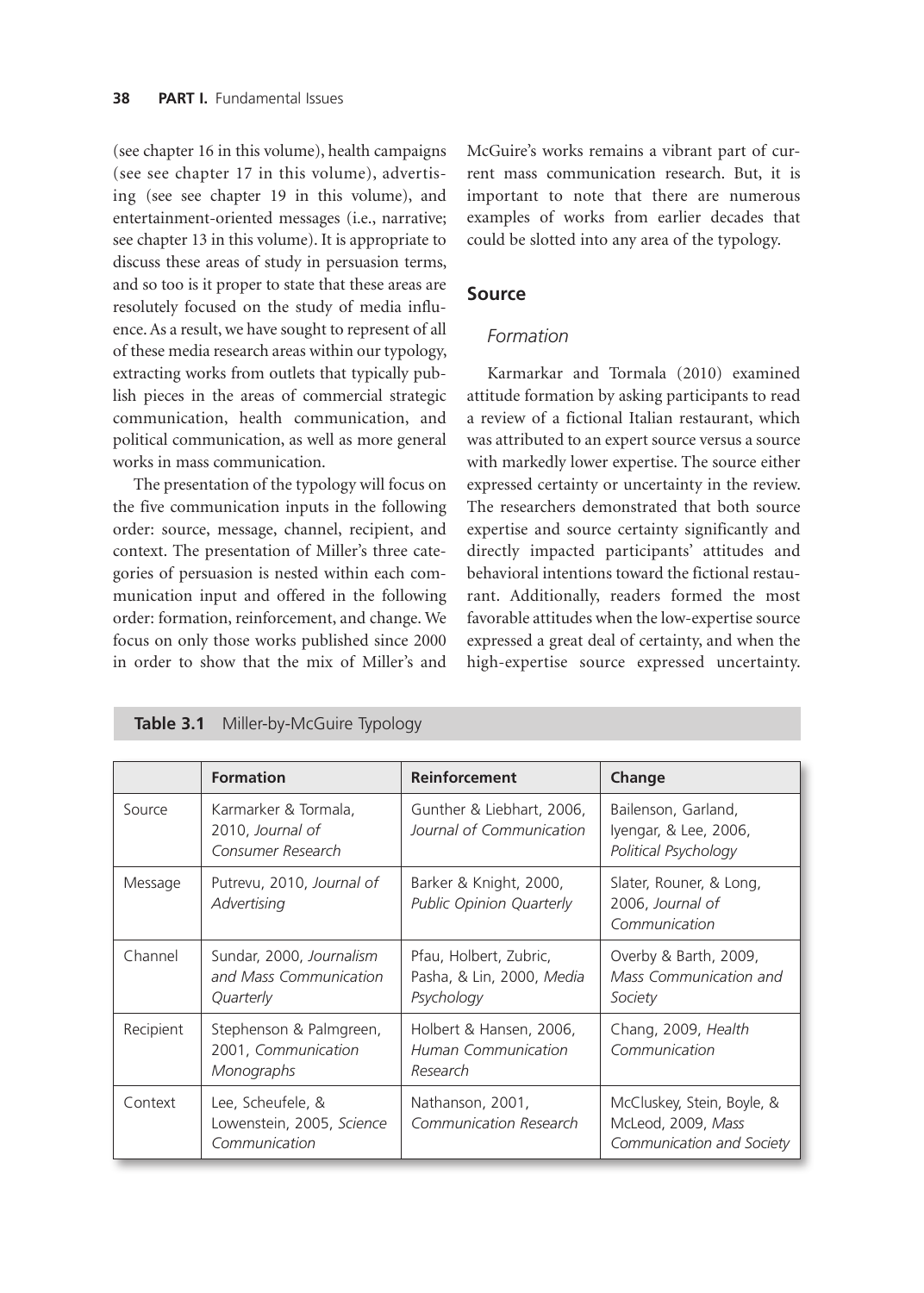#### *Reinforcement*

The hostile media phenomenon is a tendency for strong partisans on either side of an issue to view relatively balanced news coverage as biased *against* their point of view (Vallone, Ross, & Lepper, 1985). In studying this type of media effect, Gunther and Liebhart (2006) presented the same message to all participants, but manipulated the attribution of the message to either a professional journalist or a college student. When the article was attributed to a journalist, partisans on both sides perceived the article as strongly biased toward the other side. This divergent outcome derived from this source manipulation is an example of how a specific act of media engagement can produce a reinforcement of one's responses toward specific attitude objects. Partisans reinforced their own positions by distancing themselves from a news piece written by the journalist as source in particular.

#### *Change*

Bailenson, Garland, Iyengar, and Yee (2006) focused their attention on digital transformations of facial similarity between politicians and potential voters. The ratio of candidate-to-voter facial image meshing was varied between conditions (low similarity, 100% candidate facial image; high similarity, 60% candidate/40% voter). This study focused on only a male candidate, but a mix of male and female respondents. The increased morphing of the male political candidate with male voter facial images resulted in male subjects responding more favorably to the political candidate, as measured by a feeling thermometer, attractiveness, and voting intention. However, females went from ranking the political candidate relatively high on all three of these categories when similarity was low (i.e., male candidate's image was not morphed) to responding to the candidate much more unfavorably in the high candidate-voter morphing condition. Males shifted upward in their response toward the political candidate as a result of enhanced candidate-voter facial morphing, while females moved in the opposite direction. This study reveals how the manipulation of a single source element (i.e., facial similarity) can generate opposing response change reactions in audience members.

#### **Message**

#### *Formation*

Putrevu (2010) conducted a series of experiments examining the effects of advertising style on attitude formation. The experiments looked at the attitudes that participants formed toward a fictional airline, attitudes toward the advertisements, and behavioral intentions. The baseline persuasion message was manipulated to create four versions: an attribute-framed message and a goal-framed message, with positive and negative versions of each. The study found that when the advertisement used an attribute-framed approach, the positive message led to significantly more positive attitudes toward the brand. However, when a goal-framed message was used, the negative version of the message was more effective than the positive one.

#### *Reinforcement*

Barker and Knight (2000) looked at the effects of political talk radio on listener attitudes. Using an analysis of topics that were frequently mentioned on Rush Limbaugh's radio show and crosssectional survey data from the 1995 American National Election Survey, Barker and Knight found that even after controlling for a host of demographic and prior ideology variables, the frequency that topics were mentioned on Limbaugh's show predicted stronger listener agreement with Limbaugh on those topics. The researchers found that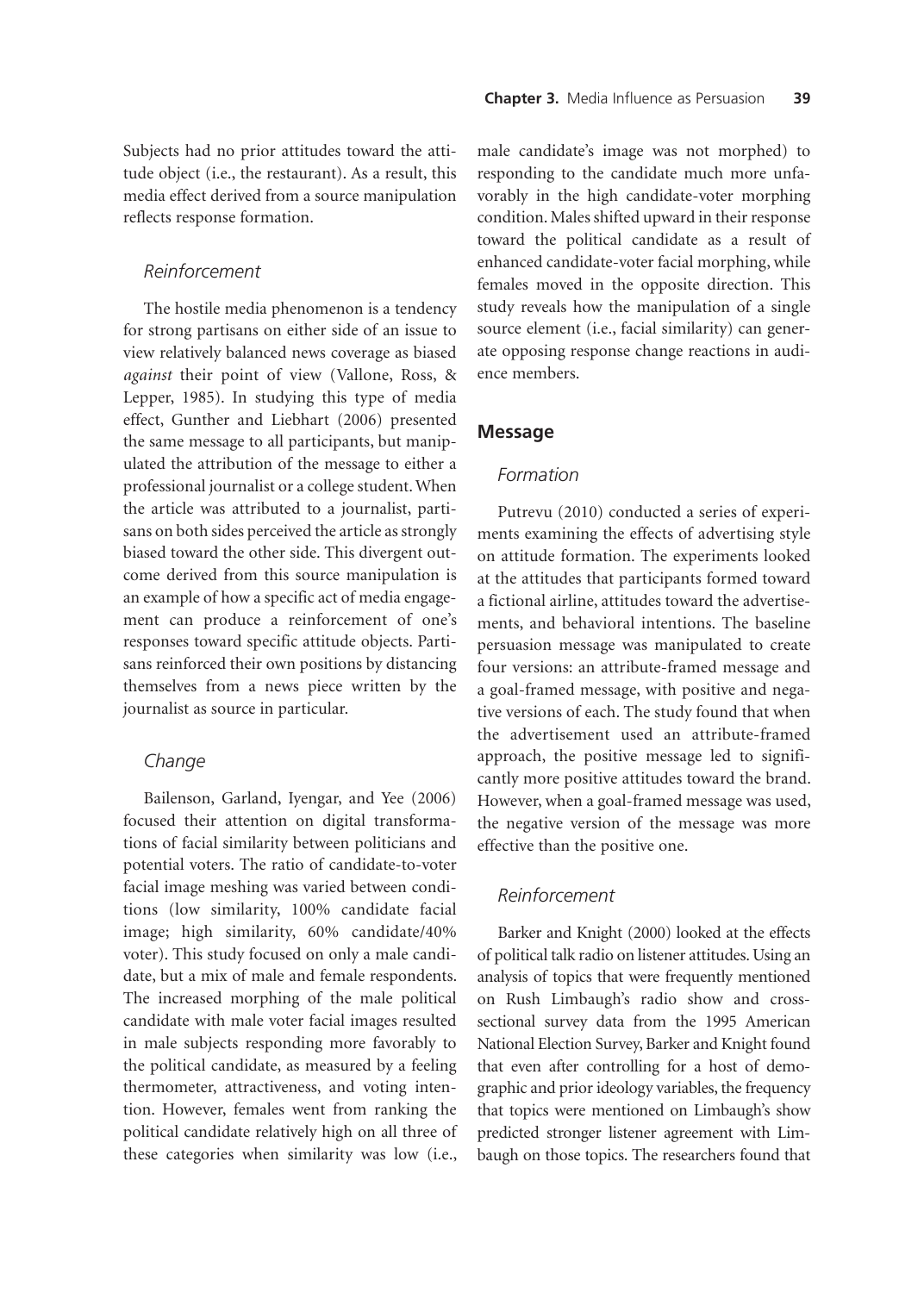listening to this content led to significantly more conservative attitudes beyond any overall shifts in opinion in the general public, particularly for topics that were discussed frequently via this outlet. These effects reflect how media messages can generate response reinforcement.

#### *Change*

Slater, Rouner, and Long (2006) studied the influence of two television dramas on viewer attitudes. The topics of the television narratives were two controversial and well-known public issues: the death penalty and the legal rights of same-sex couples. With regards to the same-sex drama, viewers' post-viewing attitudes did not differ significantly from the control group, but for the episode regarding the death penalty, post-viewing attitude measures indicated that the television show did in fact lead to attitude change (i.e., more favorable views of the death penalty). The death penalty drama also led to increased behavioral intentions to support the death penalty, and appeared to achieve these effects by weakening the link between prior ideology and subsequent attitudes toward the death penalty. The fact that the death penalty drama led to significant attitude shift demonstrates that in some cases narrative messages can be effective persuasive devices in producing response change (see chapter 13 by Busselle and Bilandzic in this volume).

#### **Channel**

#### *Formation*

Sundar (2000) manipulated the format in which news content was presented on a website in order to gauge the impact of various channels of information delivery on memory and attitudes toward the news stories. Participants saw one of five possible versions of a news website: text only, text stories with pictures, text stories with audio, text stories with pictures and audio, or text stories with pictures, audio, and video.

Attitudes toward the website (evaluations of design and coherence) were significantly lower when the stories were presented with text, pictures, and audio together. Evaluations of the website were most favorable in the "text with pictures" condition and the "text with pictures, audio, and video" condition. With regard to news quality, attitudes were the most favorable in the text with pictures condition, and were the least favorable in the conditions with more channels: "text with pictures and audio" and "text with pictures, audio, and video." Thus, there was a clear influence of the mix of channel presentation on a range of attitude objects with which the subjects had no prior interaction (e.g., news website, specific articles).

#### *Reinforcement*

Pfau, Holbert, Zubric, Pasha, and Lin (2000) focused their research on the influence of channel (print versus video) on the ability to confer *resistance* to unwanted persuasion (i.e., inoculation). This study found a direct and statistically significant effect of the channel manipulation on post-inoculation stimulus attitudes. As stated by Pfau et al., "compared to print, video inoculation treatments elicited an immediate impact, triggering resistance to attitudes at Phase 2" (2000, p. 23). Those subjects who held a specific attitude toward the topic of the message were better able to maintain that attitude at Time 2 as a result of coming into contact with the inoculation message via video rather than via a purely text-based message. There was a greater likelihood of being able to generate a reinforcement of a preexisting attitude through the use of video than through the use of text only. As a result, channel had a direct effect on response reinforcement.

#### *Change*

Overby and Barth (2009) used data from a three-wave panel survey of voters in Arkansas and Missouri to analyze political behavior concerning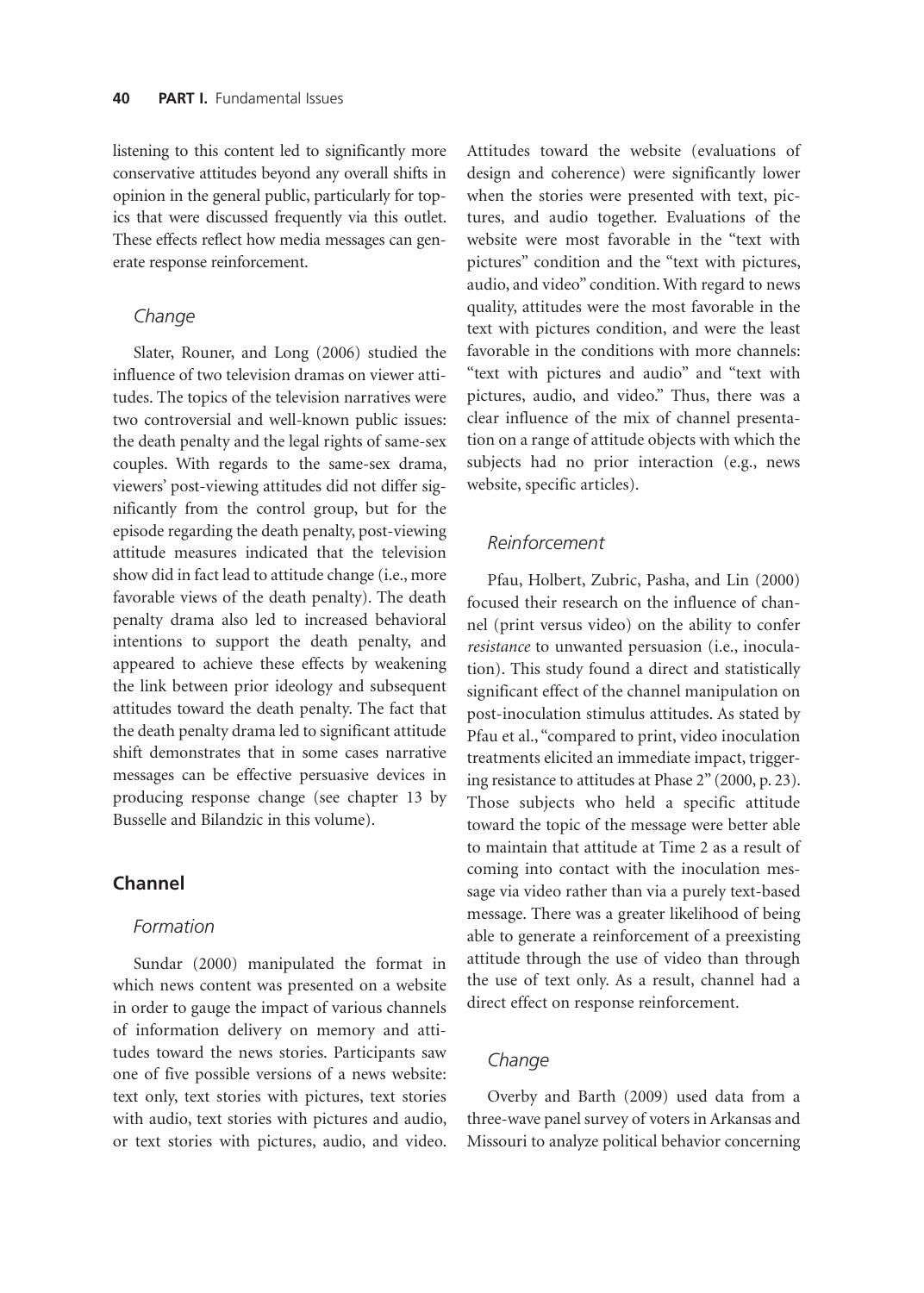U.S. Senate races. The researchers were examining the phenomenon known as "media malaise," which posits that a large amount of exposure to political ads, particularly negative ads, can lead to negative attitudes toward the American political system. The researchers found that, even after controlling for prior attitudes, radio and television had significant effects on attitudes toward our political system, but in different ways. Greater exposure to campaign ads on television led to significantly lower evaluations of the quality of election campaigns. Radio ad exposure and political e-mail exposure did not significantly affect evaluations of campaign quality. With regard to participant satisfaction with how democracy works in the United States, television and radio ads worked in opposite directions. Greater exposure to radio ads led to significantly *more favorable* evaluations of U.S. democracy, while greater exposure to TV ads led to significantly *less favorable* evaluations.

#### **Recipient**

#### *Formation*

Mass media scholars often focus their attention on how various individual-difference variables serve to form a response to a persuasive message as an object, and how then reactions to the message itself (e.g., perceived liking) generates a persuasive outcome (e.g., Nan, 2008). Stephenson and Palmgreen (2001) revealed that those individuals who were identified as high sensation seekers<sup>1</sup> had an automatic and positive response to antidrug public service media messages that were classified as being high in sensation value (e.g., quick cuts, strobe lighting, deep base beats). The recipient characteristic of sensation seeking influenced how certain audience members responded to the antidrug messages. The Stephenson and Palmgreen (2001) study is an example of how an individualdifference recipient characteristic allows for the formation of a response to a specific message,

and the indirect effects of the individual-difference variable on traditional persuasion outcomes are generated through reactions to the message itself as an object.

#### *Reinforcement*

Holbert and Hansen (2006) conducted a study on affective ambivalence (i.e., the internal consistency of affective responses to then-President George W. Bush) in reaction to the viewing of the controversial Michael Moore film, *Fahrenheit 9-11*. Subjects were randomly placed into either the stimulus condition (i.e., viewing the film in its entirety) or the control condition (i.e., no media material offered). These researchers reported a statistically significant two-way interaction of message condition (film, no film) by political party identification (Democrat, Republican, Independent), with a steep reduction in affective ambivalence toward President Bush for Democrats who viewed the film. Democrats already possessed relatively low levels of affective ambivalence toward Bush as attitude object prior to viewing the film, but this group developed even more internally consistent affective reactions toward Bush after having viewed the film (as hypothesized). The role of political party identification as a receiver characteristic played a key role in creating response reinforcement (i.e., increase in internal consistency of affective responses) to an attitude object through media exposure.

#### *Change*

Chang (2009) conducted an experiment examining attitudes toward smoking among high school students in Taiwan. Participants were asked to read print advertisements containing antismoking messages that focused on either the health impacts or psychological motives (e.g., tension relief) for smoking. The researcher found that among participants who were smokers, the health-oriented messages led to attitude change,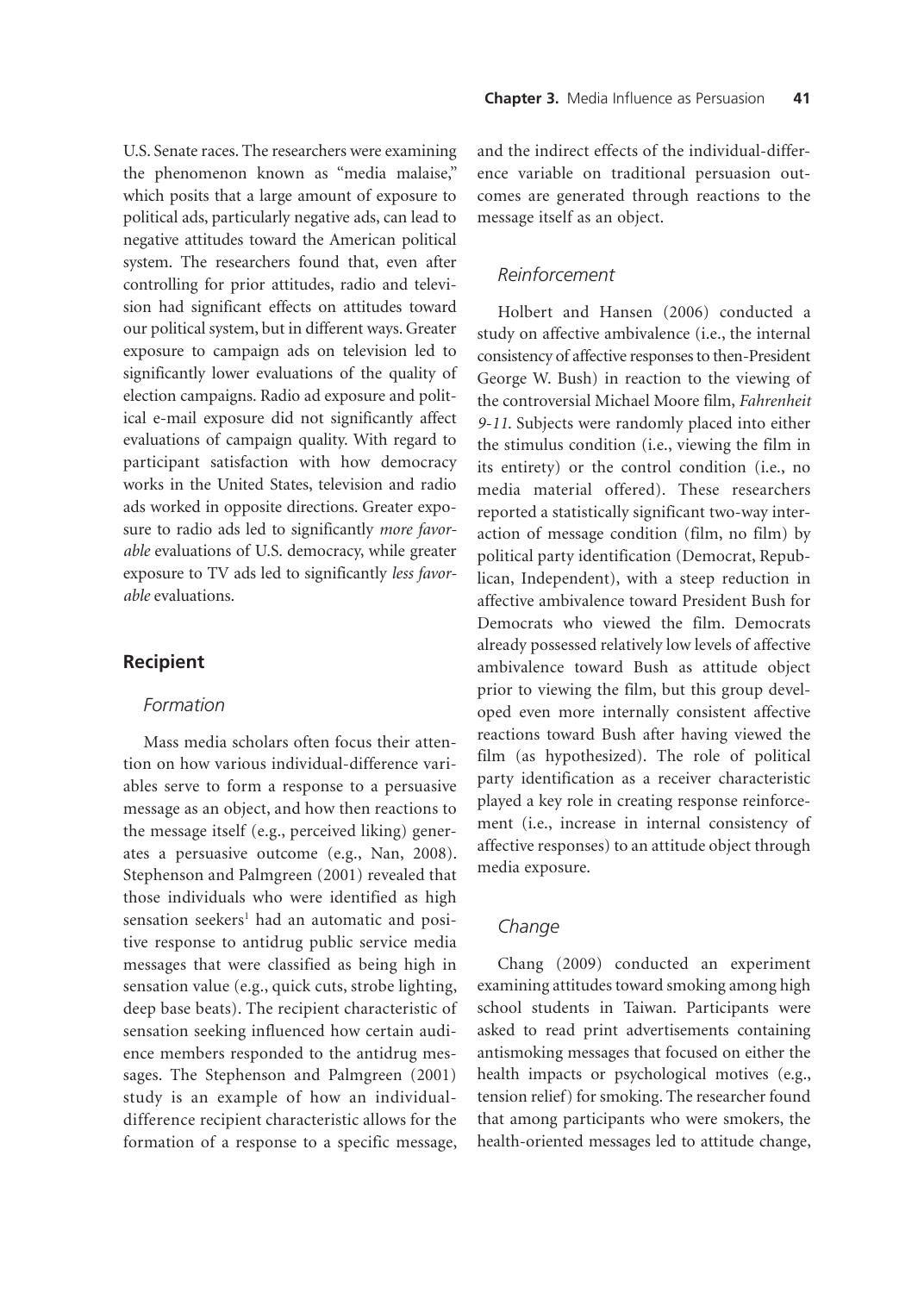reducing positive attitudes towards smoking, while motives-oriented based messages were less effective. Surprisingly, for nonsmokers, the motives-oriented messages had a boomerang effect and actually led to more positive attitudes toward smoking. Thus, the recipient characteristic of being a smoker or nonsmoker impacted the outcome of attitude change.

#### **Context**

#### *Formation*

The area of science communication is on the rise (e.g., Nisbet & Scheufele, 2009). There is much discussion in this area concerning a general "deficit model" when it comes to reaching out to a public to discuss science issues (see Sturgis & Allum, 2004). The general public has little to no awareness, knowledge, or attitude toward a wide variety of science-related matters, and many of these topics are exceedingly complex and often involve long-term, indirect outcomes that are not tangible for those with little understanding. One contextual factor often focused on in this line of research is "opinion climate"—one element of opinion climate would be a general trust in science. Generalized trust levels in science and scientists influence more specific attitudes toward new science issues (e.g., biotechnology) brought to public light through media (Priest, Bonfadelli, & Rusanen, 2003). Lee, Scheufele, and Lewenstein (2005) found the contextual factor of opinion climate (e.g., trust in business leaders) to affect the formation of public attitudes toward the risks associated with specific and emerging sciencerelated issues (e.g., nanotechnology). The general public at large had no well-defined attitudes toward these science-related issues (i.e., reflective of the deficit model). However, when presented with these issues (most often times through news reports), initial attitudes were shaped by the macrolevel contextual factors of trust in science and actors (e.g., scientists, business leaders) who are influential in how these science- or science

technology–related matters play themselves out in the public arena.

#### *Reinforcement*

The context in which children watch television (e.g., alone or with others) can have a significant impact on their interpretations of television content and its subsequent impact. Nathanson (2001) found that the children in her sample watched violent and aggressive content far more with peers than with parents, and that rates of peer coviewing and peer discussion of this type of content were strongly correlated with positive attitudes and greater acceptance of this content. It has clearly been shown that those who are already aggressive gravitate toward aggressive content (Bandura, 1986), and the work of Nathanson indicates that the contextual factor of viewing aggressive content with one's peers will serve to reinforce positive attitudes toward this content.

#### *Change*

Classic media research on the Knowledge Gap Hypothesis is another area of mass communication research that takes into account context (Tichenor, Donohue, & Olien, 1980). For instance, communities that are more diverse tend to allow for more positive presentations of social protest given the wider variance of opinion at the macrosocial level, while communities that are less pluralistic will be less receptive to social protests taking place within their limited geographic area. This lower level of palatability will be reflected in more negative news coverage of social protests in these communities as well. A recent study by McCluskey, Stein, Boyle, and McLeod (2009) found that newspapers in less pluralistic communities (1) provided less coverage of protests and (2) covered protests in ways that were more critical of those social movements. This was especially true when the social protests were directed at local government. It is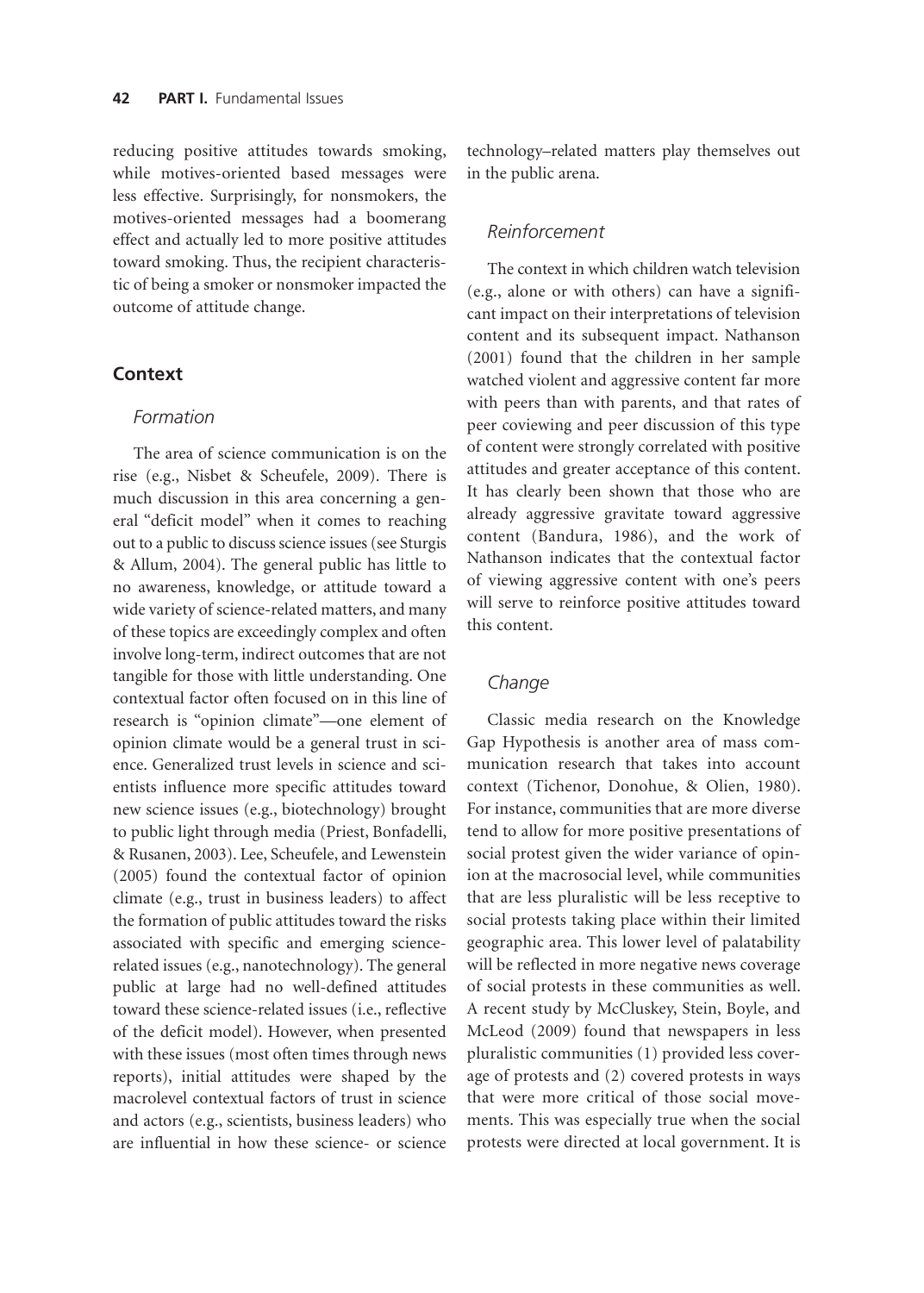clear though various experimental works that varied news coverage of social protests can produce response change in how media audience members view not only the protesters and the stances they are taking on various issues, but also the police who are responding to/seeking to control the movements (see McLeod, 1995; McLeod & Detenber, 1999). However, a broader point being made by this area of research is that these types of response change outcomes will only become evident in communities that are pluralistic.

#### **Summary**

The studies summarized represent how the study of mass communication influence, undertaken across a wide range of subfields, can be linked to a full range of persuasion outcomes. We have offered a series of works that deal with response formation, reinforcement, and change. In addition, it was revealed through these works that persuasion in its many facets has been addressed by mass communication scholarship. As a result, there is a clear case to be made that the study of media influence is well matched with the study of persuasion.

## **Persuasion Components in Mass Communication Theories**

The previous section provided a systematic overview of individual empirical works across a wide range of mass communication-related areas that demonstrate media effects as persuasion. However, the treatment of the study of media as being in line with the study of persuasion can and should be addressed at a broader theoretical level as well. Bryant and Miron (2004) cast a wide net in terms of what they included as mass communication *theory* when providing an overview of the current state of theory building in the field. They identified 26 major media-oriented theories that were referenced across a sample of journals

affiliated with distinct national/international scholarly associations. A handful clearly rise above the others in terms of the frequency with which they are referenced: agenda setting (McCombs & Shaw, 1972), cultivation (e.g., Gerbner, Gross, Morgan, & Signorielli, 1980), social learning (e.g., Bandura, 1973), McLuhan's study of media form influence (e.g., McLuhan, 1964), and the diffusion of innovations (e.g., Rogers & Shoemaker, 1971). As we demonstrate, there are processes of influence within each of these theories that are representative of our understanding of persuasion.

#### **Agenda Setting**

Agenda setting as a theory of news media influence represented a shift away from the more marketing-oriented model of campaign influence that was a driving force behind the work of Lazarsfeld and colleagues (e.g., Lazarsfeld, Berelson, & Gaudet, 1944). McCombs and Shaw (1972) steered the attention of political communication scholarship away from the latter stages of the hierarchy of effects (i.e., attitudes and behaviors) and the high bar of defining only "change" (i.e., Miller's response change as defined as a shift in valence) as an "effect." Instead, an argument was put forward by McCombs and Shaw, and backed by strong empirical evidence, that media can have strong influence on the earlier stages of the hierarchy of effects (i.e., awareness and salience).

Intricately connected to the process of salience transfer (from the media to the public) detailed in agenda setting theory is the subsequent process of political media priming effects (see McCombs, 2004).2 This transfer effect has been studied at both the individual and aggregate levels (see Acapulco typology; McCombs et al., 2011). Priming is first and foremost about evaluation—what objects do people focus on when evaluating political actors and/or where they stand on particular issues? (see Scheufele, 2000). The process of salience transfer that is at the heart of agenda setting establishes the specific elements deemed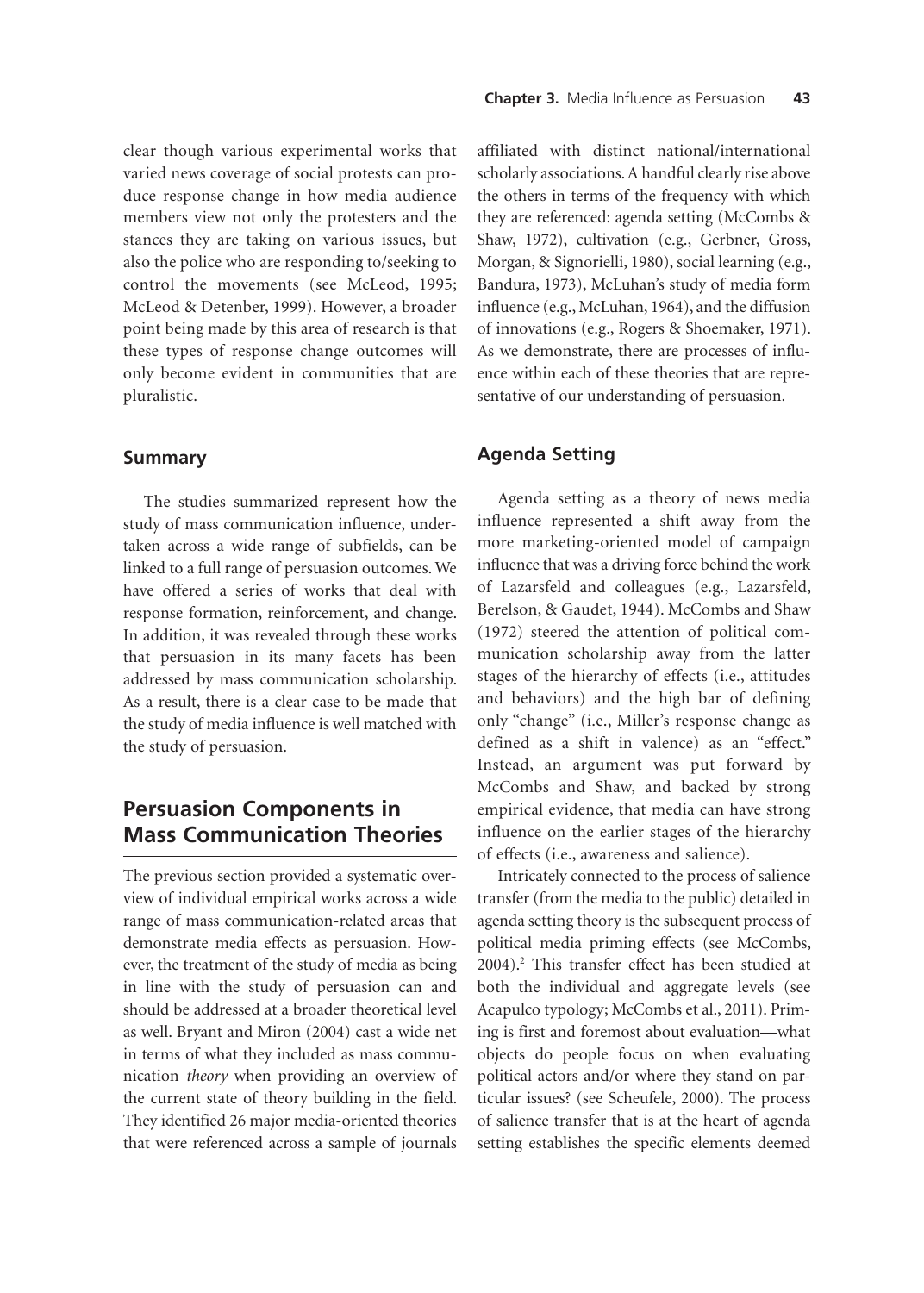to be most important within the public. If news media outlets are constantly talking about the state of the economy and jobs, then the public will be thinking about the state of the economy and jobs. In terms of priming, it would then be the case that the economy and job creation would be salient in people's minds when they are asked to evaluate how well President Obama is doing as President of the United States (e.g., stating their attitude toward Obama on a public opinion survey). The issues of the economy and job creation, as a result of being placed prominently within the news media's agenda, will be used disproportionately by citizens when it comes time to judge President Obama's job performance.

It is clear from this summary of the processes of influence detailed in agenda setting and priming that a process of persuasion unfolds, leading up to citizens forming attitudes and opinions toward political actors. The notion of treating agenda setting theory as detailing a process of persuasion is legitimized further when expanding our discussion to include not just the first level of agenda setting (i.e., salience transfer of *objects*), but also the second level of agenda setting theory (i.e., salience transfer of *attributes*; see Ghanem, 1997). Returning to the example of President Obama, specific attributes that are constantly raised in news media about our current president include his racial/ethnic profile, his being an intellectual, a family man, and the sense of calm/ reason he brings to most decision-making functions. All of these attributes, made salient through the 24-7 news cycle, work to aid in the shaping of our attitudes toward our current president and whether we plan to vote for him in the 2012 general presidential election. As a result, the salience transfer process outlined in agenda setting theory can and should be viewed as part of broader persuasive processes evident in media.

#### **Cultivation**

Gerbner's cultivation theory reinforced the notion that media had the potential to produce moderate to large effects on individuals and society, especially over the long term (Shanahan & Morgan, 1999). Cultivation researchers argue that television, in particular, "cultivate[s] stable and common conceptions of reality" and it does so because "viewers are born into [a] symbolic world and cannot avoid exposure to its recurrent patterns" (Gerbner, Gross, Morgan, Signorielli, & Shanahan, 2002, p. 45). The "symbolic world" of television presents society in a manner that does not match reality. Our constant contact with televised messages shapes how we come to see the role of violence in a social world (e.g., Gerbner & Gross, 1976), determines specific sex roles (e.g., Signorielli, 1989), and establishes our views on the environment (e.g., Shanahan & McComas, 1999). The symbolic world offered by television stems from the industrialized mass production of messages by the few for consumption by the many, and the basic influences described by Gerbner and colleagues can very much be seen as a parallel to Miller's basic notion of responseshaping persuasion effects. Television through a process defined as "mainstreaming" leads individuals to react in similar ways to objects in the real world based on how the world is presented to us through television as a storyteller.

Cultivation as a theory of media influence also includes discussion of what can best be defined as response-reinforcement processes. A key process described by cultivation scholarship is "mainstreaming" (Gerbner, Gross, Morgan, & Signorielli, 1980). Mainstreaming is defined by Gerbner et al. (2002) as a process by which media generates "a relative commonality of outlooks and values" through heavy exposure. The medium of television consistently offers a symbolic representation of the world that is violent, sexist, and lacking in a healthy respect for the environment (once again, to name just a few elements that have been explored extensively by cultivation scholars). The mainstreaming effect is a classic reinforcement effect—the consistency and universality of television's symbolic representation of the world creates macrosocial uniformity of worldviews by continually reinforcing mainstream views.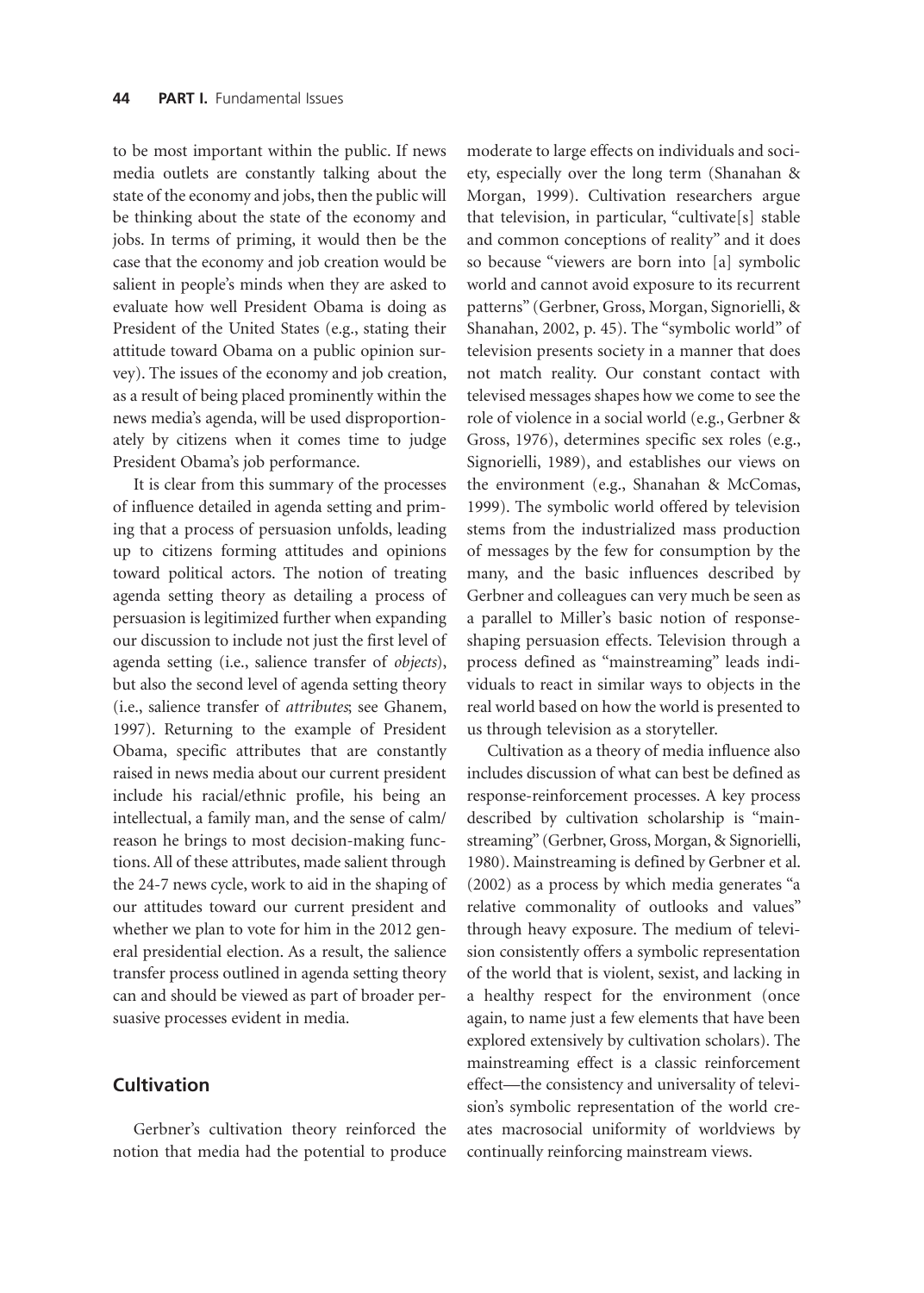Finally, the cognitive processes undertaken by audience members that lead to cultivation outcomes further show that cultivation theory can be viewed as a persuasion theory. Shrum and colleagues (e.g., Shrum, 1995, 1996, 1997; Shrum & O'Guinn, 1993) argue that television's influence stems from the audience engaging the medium via traditional heuristic processing. If audience members were to engage in more effortful, systematic processing of television messages, then the social judgments that match the symbolic world of television would not be seen as strongly in audience members. Not only did Gerbner and the early cultivation scholars discuss the role of the systematic manipulation of symbols in the formation of audience attitudes, but they also described core processes of influence (e.g., mainstreaming) that match well with our basic conceptualizations of certain aspects of persuasion (e.g., response reinforcement). Furthermore, the basic cognitive processes underlying cultivation are direct parallels to the paths of influence that are central to persuasion theories such as the elaboration likelihood model (ELM) and the heuristic-systematic model (HSM; cf., O'Keefe, chapter 9 of this volume). It is clear that much of what has been outlined to date in the area of cultivation research can be seen as describing persuasionbased processes and outcomes.

#### **Social Learning**

Of the five mass communication theories under consideration, the most explicitly persuasive in orientation is Bandura's social learning theory (see Bandura, 2001). The basic argument put forward by Bandura is that individuals are social learners: We learn how to act through our observations of others. Bandura (1986) details a four-stage process for how social learning unfolds over time. First, an individual pays attention to another person (either through unmediated or mediated contact). The second stage is defined as "retention processes," and one way in which retention is enhanced is through repeated viewing of the behavior (Smith et al., 2006). Media, especially a visually oriented medium like television, allow for a tremendous amount of repeated viewing of specific acts, and in a manner that affords undivided attention to be given if the viewer chooses to do so. For example, a child may come into contact with a cartoon where one character acts out in an aggressive manner toward another character and is rewarded for these actions. The child is intrigued by the actionoutcome pairing, pays more attention to this message, and consumes subsequent airings of the same program where similar cause-and-effect scenarios play themselves out in various storylines. This media example can be thought of as a classic response-shaping activity, and, as a result, producing a persuasive outcome.

It is important that the full social learning process does not end with the repeated viewing and retention. The latter two stages of social learning play themselves out in nonmediated environments. Third, there is the production process. The production processes involve guided enactment, the monitoring of social feedback of those enactments, and the manufacturing of creative adjustments to a modeled behavior to make it more appropriate for various situations. Finally, there are motivational processes, which involve the individual making determinations regarding the utility of adopting various modeled behaviors relative to the achievement of his or her goals. Those modeled behaviors that produce sufficient utility will be retained, while those that are unfruitful will be discarded. These nonmediated activities can produce response-change or response-reinforcement. If the actions learned through media, and being mimicked in real life, are producing positive outcomes, then the initial response shaping will be reinforced. If the actions taken on by the media audience member do not produce desirable outcomes, then the response is likely to change. In short, the first two stages of social learning theory speak to response-shaping processes, while the latter two stages detail how and why there can be response-reinforcement or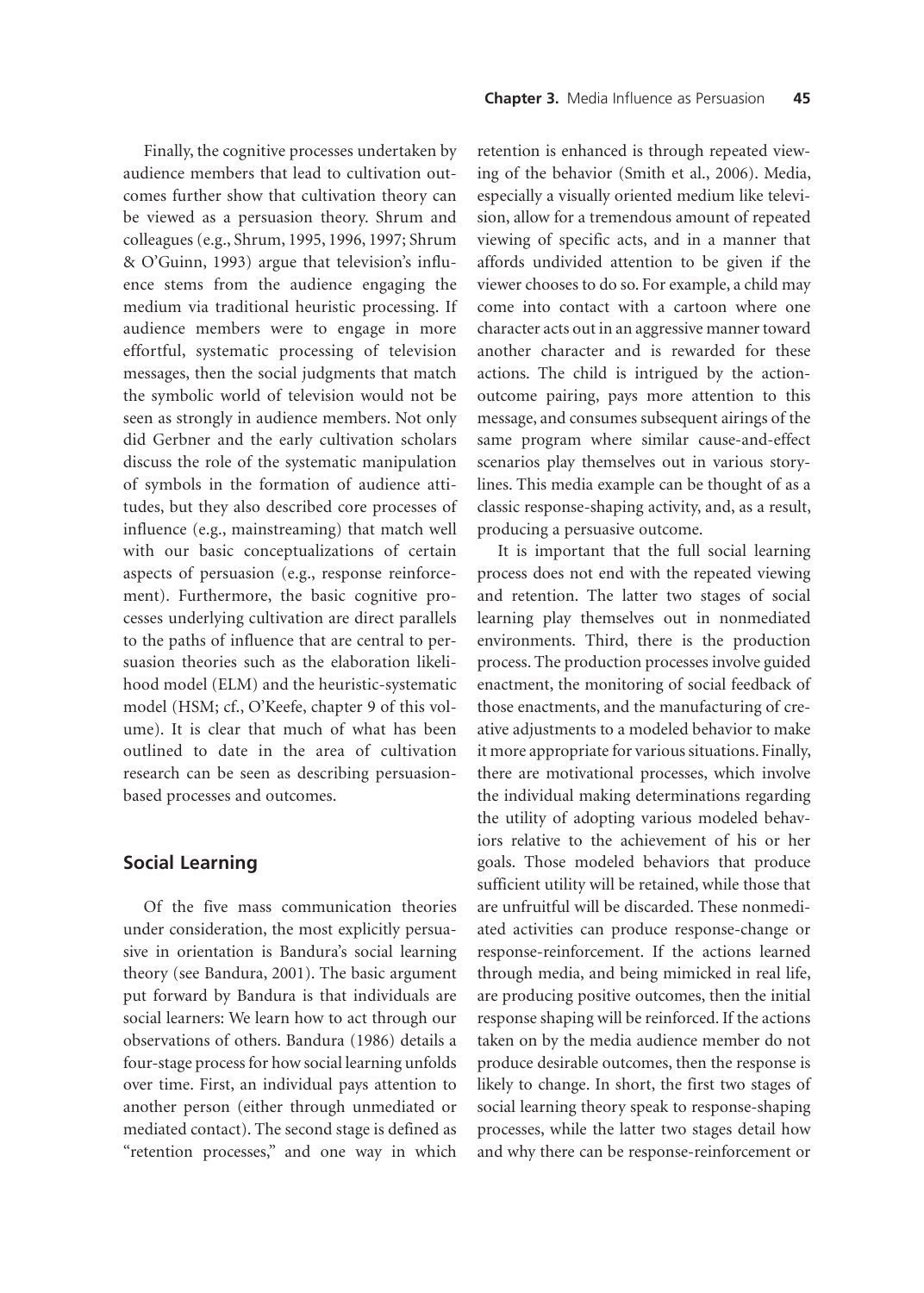response-change. No matter what process of social learning unfolds, all of these activities are representative of persuasive acts that take shape over time and that were initiated by the consumption of media messages.

#### **McLuhan**

McLuhan's (1978) work is fixated most squarely on form/channel. McLuhan argued that "it is the medium that shapes and controls the scale and form of human association and action" (McLuhan & Carson, 2003, pp. 230–231). By "association," McLuhan was speaking to the notion of what concepts we link together in our minds to form meaning (akin to associative networks in the mind), and by "action" he was speaking of the human behaviors generated by the associative networks. So, McLuhan was focused most squarely on that area of the hierarchy of effects where persuasion scholars often reside (i.e., attitudes and behaviors). It is clear that McLuhan did not believe in the notion of "media effects" as short-term, direct outcomes of media content consumption. Nonetheless, there are clear empirical principles and value that can be extracted from his work (see Holbert, 2004).

Meyrowitz (1998) describes three classifications of media research: media as conduit, media as language, and media as environment. Media-asenvironment scholars argue that each medium represents a unique way of viewing the world based on its inherent strengths and limitations. No one way of presenting the world is any better or worse, just different from other ways. A major area of study for this line of research is at the macrosocial level, which focuses on when there are shifts in dominant forms of communication within a culture. McLuhan's work, epitomized by classic adages like "the medium is the message," is representative of a media-as-environment approach to mass communication influence, and there is a clear case to be made that this take on the study of media can be viewed as the study of persuasion and persuasive outcomes.

Building on earlier work by Chesebro (1984) on media epistemologies, Chesebro and Bertelsen (1996) make an argument that "communication technologies invite responses, particularly critical evaluations of the symbols and cognitive systems human beings are to live with, by, and through on a daily basis" (p. 176). The classic study of persuasion focuses on someone's manipulation of symbols to shape the attitudes and behaviors of others, but what McLuhan, Meyrowitz, Chesebro, and other media-as-environment scholars emphasize is that media technologies establish boundaries within which human beings as communicators must function in their attempts to influence others. More specifically, the inherent characteristics of one medium relative to other media forms tend to lead to human beings forming specific patterns of responses to symbolic systems. This process is representative of the technological determinism that is pervasive in the work of McLuhan and others who share his perspectives on media influence (Carey, 1981). Regardless of your assessment of the validity of these claims, the argument being offered is that the form/channel of communication, in particular one medium of mass communication versus another, shapes how we approach and gain meaning of the symbols we come into contact with on a daily basis.

The theorizing of McLuhan at the more microlevels, in particular his discussion of the use of different senses in relation to different media, offers the best means by which to test form influence in an empirical manner (Holbert, 2004). McLuhan (1975) argued that there was an environmental residue to any piece of information that landed in the brain—all pieces of information that landed in the brain were tagged by the sense used to extract that piece of information from an environment we engaged (real or mediated). These sensory tags were one criterion by which various pieces of information could be linked in the mind. So, our mental models are constructed not just around symbolic meaning, but also retain an environmental residue of sensory input. The more we take in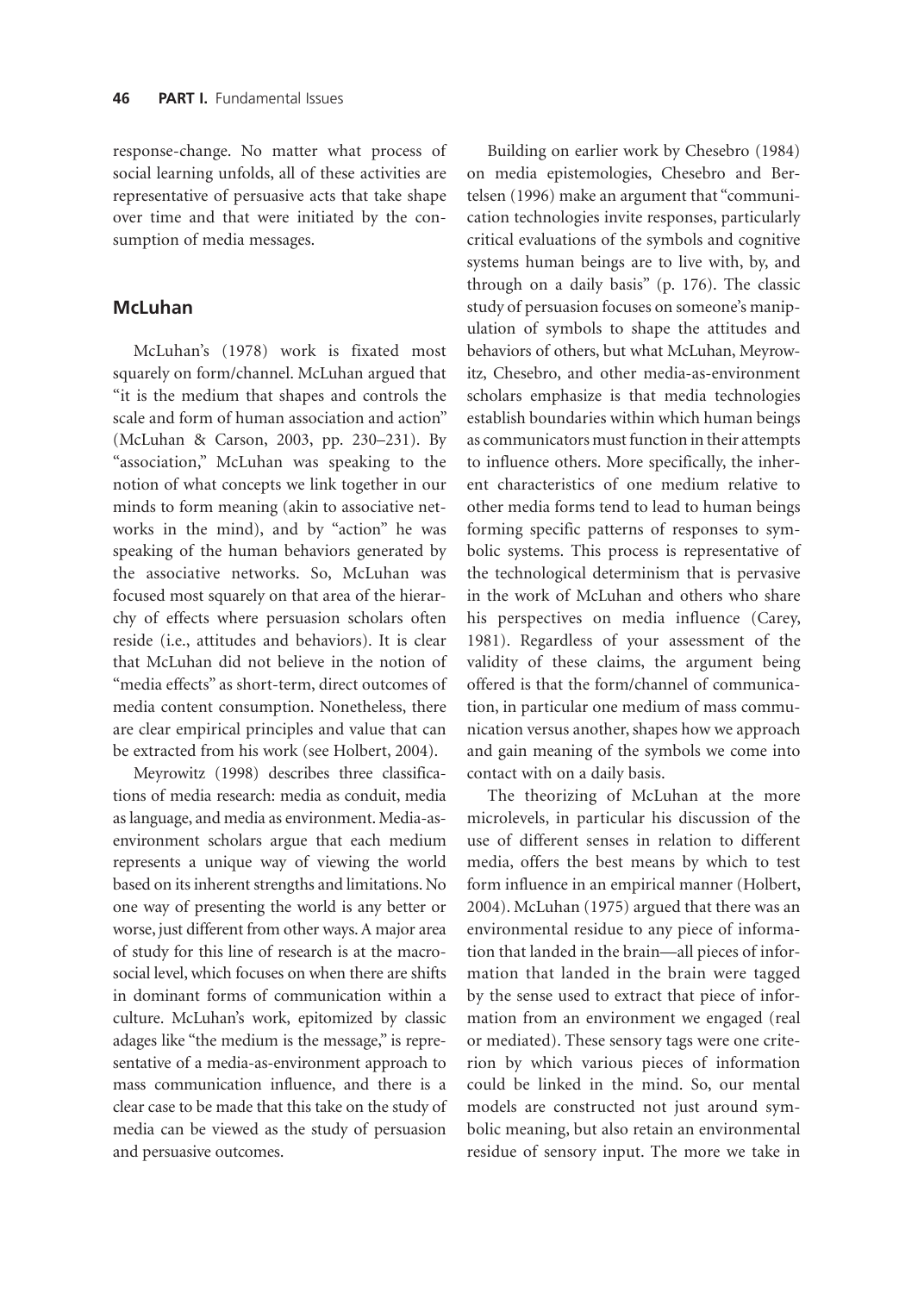pieces of information with similar tags (e.g., the sensorial tags associated with television as dominant medium of electronic age), the more humans would begin to see and interpret the world in line with what television offers us in terms of a unique environment and a symbolic manipulation of that environment. If such media-as-environment tags were to remain part of the information stored in our memories, then there would be a direct medium/channel influence that shapes how we approach various attitude objects, how our responses toward those objects are reinforced over time, and also when

there would be any shifting/alteration in the valence of our responses to these objects.

**Diffusion of Innovations** In making a case for diffusion of innovation

theory as persuasion, it is important to first outline what can be defined as an innovation. An innovation can be just about anything that is perceived as new. This new object can be as tangible as a technological advancement or as abstract as a theory. As a result of the focus being on an innovation (i.e., that which is new), then it is most appropriate to approach this theory from the perspective of it describing response shaping activities. Of particular interest to the study of any innovation's diffusion is the S-curve (Rai, Ravichandran, & Samaddar, 1998), the pattern and rate by which any one innovation becomes diffuse within a society. The S-curves for some innovations have been rather steep, signaling a rather quick process by which the innovation made its way to the masses (e.g., the microwave). However, the diffusion of other innovations can be tracked along a curve that is much more horizontal (e.g., clothes washer). Why is it that some innovations become diffuse rather quickly, while others take longer to reach the late majority and laggard groups?

Rogers and colleagues identified a few characteristics that influence the speed and degree to which any one innovation becomes diffuse: Does the innovation represent a relative advantage (i.e., is it a better mouse trap)? Is the innovation compatible with existing lifestyles and worldviews? How simple is the innovation (i.e., tangible, easy to use, parsimonious)? Is there a trial period? How big are the risks (e.g., financial, social) associated with adoption? Are there directly observable results? (Pashupati & Kendrick, 2010). Innovations that enjoy a relative advantage, function in line with existing values, are simple to understand or use, allow for a trial period, are less risky, and have directly observable results are those that are adopted at a quicker pace. However, rarely does any single innovation retain all the qualities needed to ensure immediate adoption. In fact, it is often the case that an innovation ranks high on some of these criteria, but relatively low on others. This is where persuasive acts come into play in determining the nature of the S-curve. Any innovation is most likely competing with other innovations, and it is a competitive process by which one innovation attempts to become diffuse relative to competing products, ideas, or theories. It is within this competitive environment that communication becomes essential and persuasive outcomes are produced. Promoters of a given innovation will see to make salient specific attributes that would lead to higher levels of adoption in the shortest period of time, while opponents of the same innovation will emphasize those attributes that will stunt widespread adoption. It is important to remember that the diffusion of any innovation is a social effort and an outcome of many communicative acts that are competitive. This competitive communication process is reflective of persuasion.

## **Future Research**

The study of media influence is complex and multifaceted. A broad array of theories have been put forward to detail certain aspects of how mass communication produces effects in a wide range of contexts (e.g., politics, health, advertising,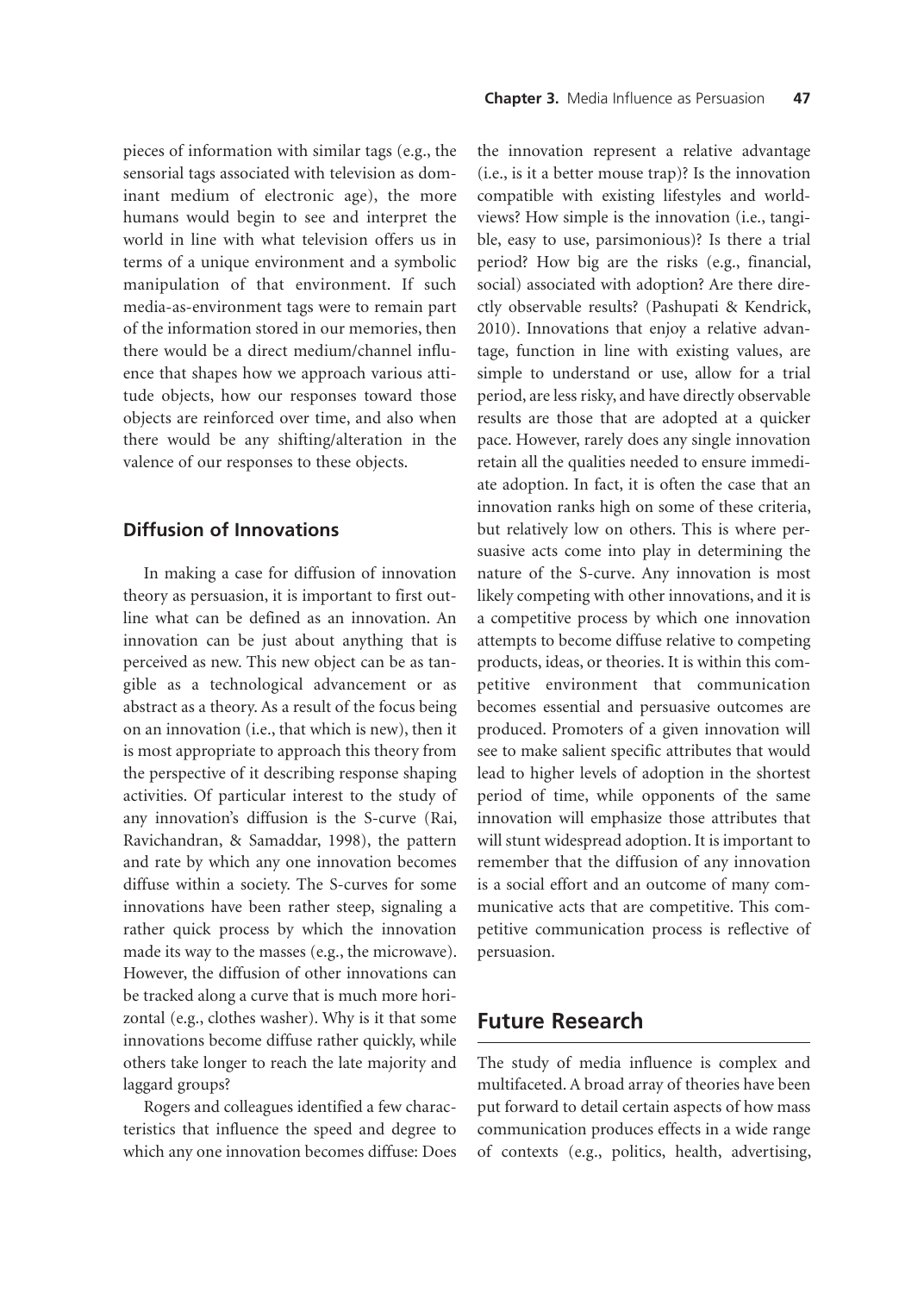popular culture). It is often difficult, if not impossible, to gain a handle on how various empirical works on media effects, much less theoretically grounded lines of research, work together to form a coherent whole that would allow for media researchers to present to the broader public a concise summary of how, when, where, and why media have an impact on various aspects of their lives. In short, this field of study lacks organizational power. Diversity clearly has its strengths (Page, 2007), but the field would be well served to bring a broad range of research into a framework that forms a more coherent whole. This chapter has made an argument that linking the study of media effects to persuasion allows for greater organizational power to emerge. Additional theoretical argumentation should build off of the foundation offered in this work, focusing on how the broad principles of persuasion theory can serve as a means by which to bring together seemingly disparate areas of media research. There is a real need to establish a unified identity in the field of mass communication research, and persuasion may serve as a vehicle through which a shared identity for media effects research could be established.

At its most basic level, an endeavor of this kind would require researchers to properly define the scope of what can and should be labeled as a media effect. Adopting a properly bounded persuasion-oriented lens for the study of media influence (i.e., embracing the notion of an effect being representative of response formation, response reinforcement, and/or response change) would at the very least serve to guard against researchers falling into the trap of artificially constraining the concept of a "media effect" to being representative of change only (e.g., Bennett & Iyengar, 2008). Some theories of media influence are closely wedded to a media effects tradition, while other theorists (e.g., McLuhan, Gerbner) have argued explicitly against treating their subject matter as paralleling to anything so mundane as a "media effect." Nevertheless, several mass communication theories, as detailed in this chapter, are speaking to matters of response

formation, response reinforcement, and/or response change. In addition, the cumulative insights provided by various lines of research that have utilized these theories represent the full range of communication inputs highlighted by McGuire (albeit to varying degrees). Future research building off of the myriad of rich theoretical mass communication traditions offered in this chapter would be well served to better understand how any new inquiry reflects the study of response formation, reinforcement, or change. Making light of this most immediate connection to persuasion would allow any single empirical media effects work to be connected to a much broader set of insights already offered within the field.

Mass communication inquiry can utilize persuasion theory at two levels. The most basic level reflects thinking about effects-based research from the standpoint of Miller and McGuire. As already stressed, there needs to be better recognition of Miller's definition of persuasion being about formation, reinforcement, and change, and a corresponding reassessment of what constitutes an "effect." In addition, looking at any one media effect from the standpoint of McGuire's five communication input variables (i.e., message, source, recipient, channel, and context) can reveal gaps in what we know about any one type of media phenomenon. All of these input variables are at work at some level in the production of media influence, but not all have been addressed in the study of any one type of effect.

The more advanced level is representative of seeking to create more formal links between theories of persuasion and theories of media influence. The work of Shrum (1995, 1996, 1997) is a solid example of the potential benefits derived from linking persuasion-based theories (e.g., HSM) with a traditional mass communication theory (e.g., cultivation) to provide new insights as to why media are having impacts on individuals and societies. Bringing persuasion theory into the fold of existing mass communication theories could serve to enrich several lines of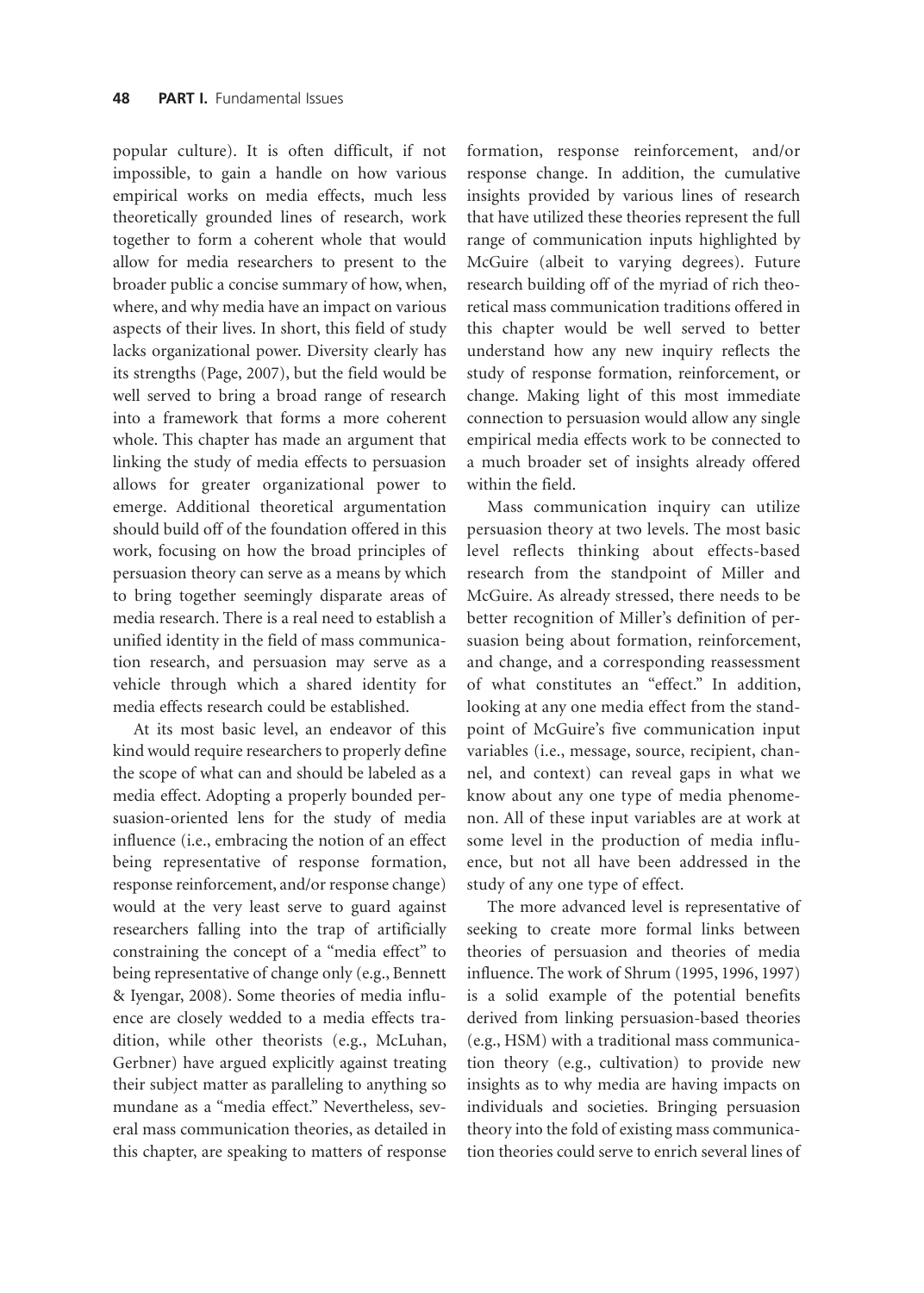inquiry in all contexts within which media are analyzed. The arguments and linkages offered in this chapter should serve as nothing more than a jumping off point from which more substantive theoretical connections can be formed that would allow for new knowledge about communication to be generated.

## **Conclusion**

The goal of this chapter is to establish more formal links between the studies of media influence and persuasion. First, a typology was constructed that reflected an appropriate bounding of both areas of influence. Persuasion is defined as encompassing response formation, response reinforcement, and response change (Miller, 1980/2002); and a media effect consists of five communication inputs: message, source, recipient, channel, and context (McGuire, 1989). Various pieces of media effects scholarship were then slotted into the 3 (Miller)  $\times$  5 (McGuire) matrix to show that there is an exhaustive list of media effects works that address all responsecommunication input combinations. Stepping beyond the individual study level, five mass communication theories are presented in relation to the study of persuasion. Not only do various elements of persuasion become evident in single empirical works detailing a variety of media effects, but the basic tenets of persuasionbased processes of communication influence can be found in media's most important theories. No grand theory of media influence as persuasion is offered in this work, but what is being stressed is that seeking to form closer connections between persuasion and media effects scholarship can bring greater organizational power to our understanding of media influence. In addition, extracting persuasion elements from the study of media influence may aid in the advancement of core persuasion theories. It is our hope that the connections forged in this chapter will serve as a starting point for more fruitful discussions on how the studies of

persuasion and media influence can reciprocate in a manner that allows for knowledge advancement on some of our most basic and important communicative processes.

#### **Notes**

1. Sensation Seeking is defined as a biologically based personality trait that reflects a willingness to take risks in order to experience physiological arousal (Stephenson, Hoyle, Palmgreen, & Slater, 2003).

2. The term "priming" as employed by political communication scholarship is distinct from how it is utilized in more classic psychological work (Roskos-Ewoldsen, Roskos-Ewoldsen, & Carpentier, 2002). The priming effects described in political communication media effects scholarship play themselves out over a longer period of time than what is outlined in psychology and deal most squarely with what aspects of a particular object are utilized by an individual when evaluating the object.

#### **References**

- Bailenson, J. N., Garland, P., Iyengar, S., & Yee, N. (2006). Transformed facial similarity as a political cue: A preliminary investigation. *Political Psychology*, *27*, 373–386.
- Bandura, A. (1973). *Aggression: A social learning analysis*. Upper Saddle River, NJ: Prentice Hall.
- Bandura, A. (1978). Social learning theory of aggression. *Journal of Communication*, *28*, 12–29.
- Bandura, A. (1986). *Social foundations of thought and action: A social cognitive theory.* Upper Saddle River, NJ: Prentice Hall.
- Bandura, A. (2001). Social cognitive theory of mass communication. *Media Psychology*, *3*, 265–299.
- Barker, D., & Knight, K. (2000). Political talk radio and public opinion. *Public Opinion Quarterly, 64,*  149–170.
- Bennett, W. L., & Iyengar, S. (2008). A new era of minimal effects? The changing foundations of political communication. *Journal of Communication, 58*, 707–731.
- Bryant, J., & Miron, D. (2004). Theory and research in mass communication. *Journal of Communication*, *54*, 662–704.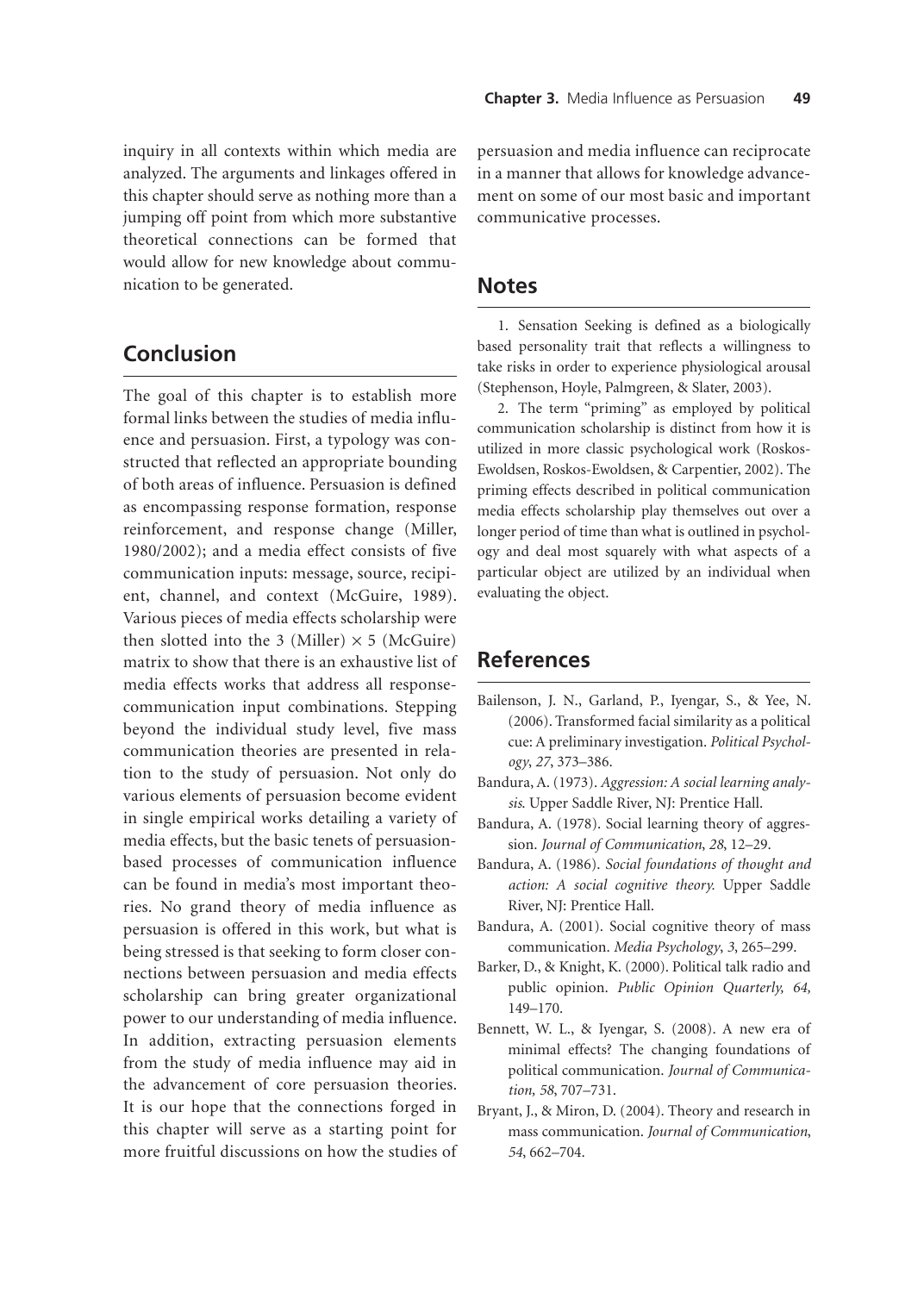- Carey, J. (1981). McLuhan and Mumford: The roots of modern media analysis. *Journal of Communications*, *31*, 162–178.
- Chaffee, S. H., & Hochheimer, J. L. (1985). The beginnings of political communication research in the United States: Origins of the "limited effects" model. In M. Gurevitch & M. R. Levy (Eds.), *Mass communication review yearbook* (Vol. 5, pp. 75–104). Beverly Hills, CA: Sage.
- Chaiken, S., & Stangor, C. (1987). Attitudes and attitude change. *Annual Review of Psychology, 38,* 575–630.
- Chang, C. (2009). Psychological motives versus health concerns: Predicting smoking attitudes and promoting antismoking attitudes. *Health Communication, 24*, 1–11.
- Chesebro, J. W. (1984). The media reality: Epistemological functions of media in cultural systems. *Critical Studies in Mass Communication*, *1*, 111–130.
- Chesebro, J. W., & Bertelsen, D. A. (1996). *Analyzing media: Communication technologies as symbolic and cognitive systems.* New York, NY: Guilford Press.
- Desmond, A., & Moore, J. (1991). *Darwin*. New York, NY: W. W. Norton.
- Dillard, J. P. (2010). Persuasion. In C. R. Berger, M. E. Roloff, & D. R. Roskos-Ewoldsen (Eds.), *The handbook of communication science* (2nd ed., pp. 203–218). Los Angeles, CA: SAGE.
- Dillard, J. P., & Pfau, M. (2002). *The persuasion handbook: Developments in theory and practice*. Thousand Oaks, CA: Sage.
- Gerbner, G., & Gross, L. (1976). Living with television: The violence profile. *Journal of Communication*, *26*, 173–199.
- Gerbner, G., Gross, L., Morgan, M., & Signorielli, N. (1980). The "mainstreaming" of America: Violence profile No. 11. *Journal of Communication*, *30*, 10–29.
- Gerbner, G., Gross, L., Morgan, M., Signorielli, N., & Shanahan, J. (2002). Growing up with television: Cultivation processes. In J. Bryant & D. Zillmann (Eds.), *Media effects: Advances in theory and research* (2nd ed., pp. 43–68). Mahwah, NJ: Lawrence Erlbaum.
- Ghanem, S. (1997). Filling in the tapestry: The second level of agenda setting. In M. McCombs, D. L. Shaw, & D. Weaver (Eds.), *Communication and democracy: Exploring the intellectual frontiers in agendasetting theory* (pp. 3–14). Mahwah, NJ: Lawrence Erlbaum.
- Griffin, R. J., Neuwirth, K., Giese, J., & Dunwoody, S. (2002). Linking the heuristic-systematic model and depth of processing. *Communication Research*, *29*, 705–732.
- Gunther, A. C., & Liebhart, J. L. (2006). Broad reach or biased source? Decomposing the hostile media effect. *Journal of Communication, 56*, 449–466.
- Hayes, A. F. (2007). Exploring the forms of selfcensorship: On the spiral of silence and the use of opinion expression avoidance strategies. *Journal of Communication*, *57*, 785–802.
- Holbert, R. L. (2004). An embodied approach to the study of media forms: Introducing a social scientific component to medium theory. *Explorations in Media Ecology*, *3*, 101–120.
- Holbert, R. L., Garrett, R. K., & Gleason, L. S. (2010). A new era of minimal effects? A response to Bennett and Iyengar. *Journal of Communication*, *60*, 15–34.
- Holbert, R. L., & Hansen, G. J. (2006). *Fahrenheit 9-11*, Need for closure and the priming of affective ambivalence: An assessment of intra-affective structures by party identification. *Human Communication Research, 32,* 109–129.
- Karmarkar, U. R., & Tormala, Z. L. (2009). Believe me: I have no idea what I'm talking about: The effects of source certainty on consumer involvement and persuasion. *Journal of Consumer Research, 36*(6), 1033–1049.
- Lasswell, H. D. (1927). The theory of political propaganda. *The American Political Science Review*, *21*, 627–631.
- Lazarsfeld, P. F., Berelson, B., & Gaudet, H. (1944). *The people's choice: How the voter makes up his mind in a presidential campaign*. New York, NY: Duell, Sloan, and Pearce.
- Lee, C. J., Scheufele, D. A., & Lowenstein, B. V. (2005). Public attitudes toward emerging technologies: Examining the interactive effects of cognitions and affect on public attitudes toward nanotechnology. *Science Communication*, *27*, 240–267.
- Matthes, J., Rios Morrison, K., & Schemer, C. (2010). A spiral of silence for some: Attitude certainty and the expression of political minority opinions. *Communication Research*, *37*, 774–800.
- McCluskey, M., Stein, S. E., Boyle, M. P., & McLeod, D. M. (2009). Community structure and social protest: Influences of newspaper coverage. *Mass Communication and Society*, *12*, 353–371.
- McCombs, M. E. (2004). *Setting the agenda: The mass media and public opinion*. Cambridge, UK: Polity.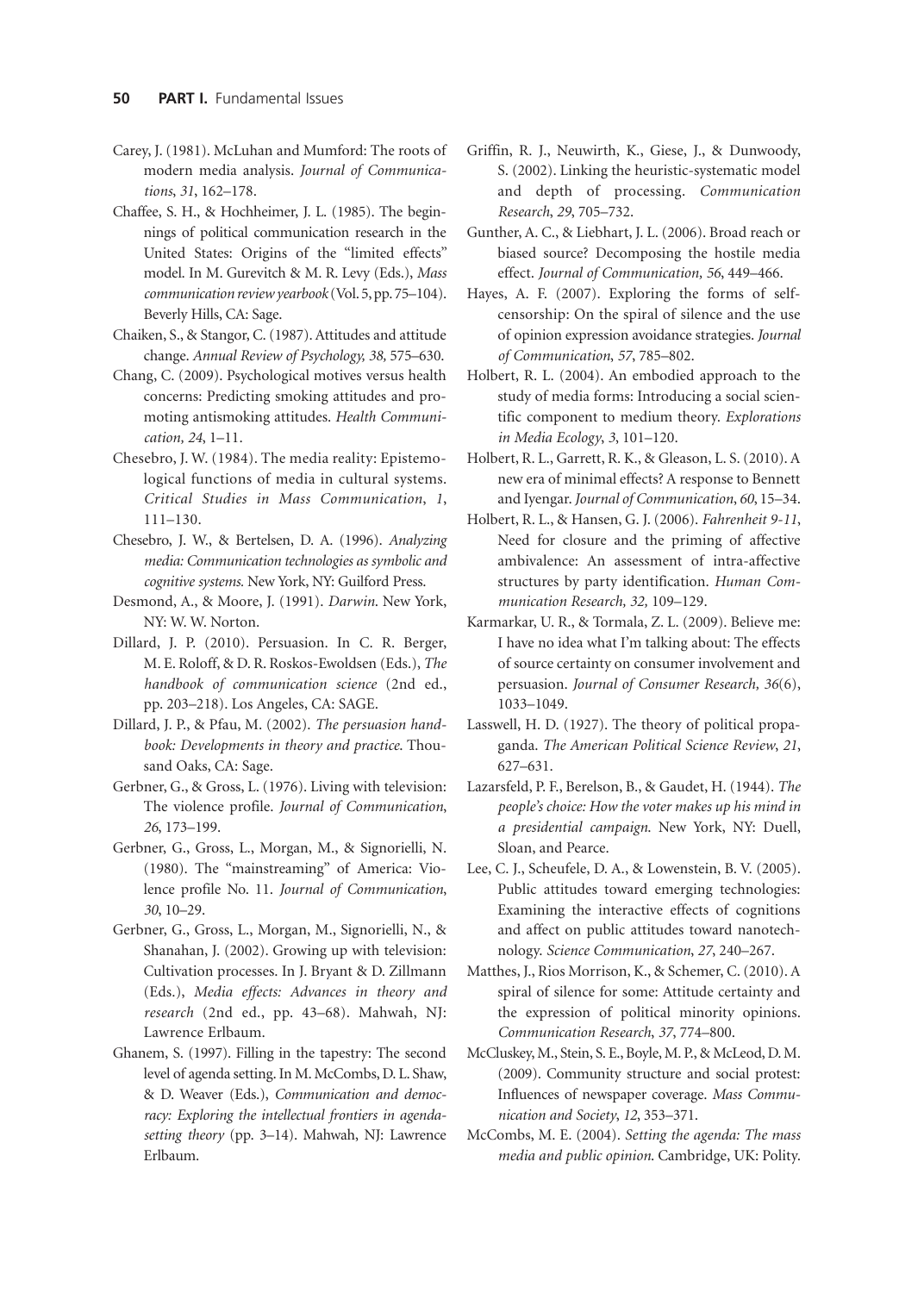- McCombs, M. E., & Shaw, D. L. (1972). The agendasetting function of mass media. *Public Opinion Quarterly*, *36*, 176–187.
- McGuire, W. J. (1989). Theoretical foundations of campaigns. In R. E. Rice & C. K. Atkin (Eds.), *Public communication campaigns* (2nd ed., pp. 43–65). Newbury Park, CA: Sage.
- McLeod, D. M. (1995). Communicating deviance: The effects of television news coverage of social protest. *Journal of Broadcasting and Electronic Media*, *39*, 4–19.
- McLeod, D. M., & Detenber, B. H. (1999). Framing effects of television news coverage of social protest. *Journal of Communication*, *49*, 3–23.
- McLuhan, M. (1964). *Understanding media: The extension of man*. New York, NY: Mentor. McLuhan, M. (1975). Misunderstanding the media's laws. *Technology and Culture*, *16*, 263.
- McLuhan, M. (1978). The brain and the media: The "Western" hemisphere. *Journal of Communication*, *28*, 54–60.
- McLuhan, M., & Carson, D. (2003). *The book of probes*. Corte Madera, CA: Gingko Press.
- Mery, F., & Kawecki, T. J. (2002). Experimental evolution of learning ability in fruit flies. *Proceedings of the National Academy of Sciences of the United States*, *99*, 14274–14279.
- Meyrowitz, J. (1998). Multiple media literacies. *Journal of Communication*, *48*, 96–108.
- Miller, G. R. (2002). On being persuaded: Some basic distinctions. In J. P. Dillard & M. Pfau (Eds.), *The persuasion handbook: Developments in theory and practice* (pp. 3–16). Thousand Oaks, CA: Sage. (Original work published 1980)
- Nabi, R. L., & Oliver, M. B. (2009). *The SAGE handbook of media processes and effects*. Thousand Oaks, CA: Sage.
- Nan, X. (2008). The influence of liking for a public service announcement on issue attitude. *Communication Research*, *35*, 503–528.
- Nathanson, A. I. (2001). Parents versus peers: Exploring the significance of peer mediation of antisocial television. *Communication Research*, *28*, 251–274.
- Neuman, W. R., & Guggenheim, L. (2011). The evolution of media effects theory: A six-stage model of cumulative research. *Communication Theory*, *21*, 169–196.
- Nisbet, M. C., & Scheufele, D. A. (2009). What's next for science communication? Promising directions and lingering distractions. *American Journal of Botany*, *96*, 1767–1778.
- Noelle-Neumann, E. (1974). The spiral of silence: A theory of public opinion. *Journal of Communication*, *24*, 43–51.
- Overby, L., & Barth, J. (2009). The media, the medium, and malaise: Assessing the effects of campaign media exposure with panel data. *Mass Communication and Society*, *12*(3), 271–290.
- Page, S. E. (2007). *The difference: How the power of diversity creates better groups, forms, schools, and societies*. Princeton, NJ: Princeton University Press.
- Pashupati, K., & Kendrick, A. (2010). Advertising practitioner perceptions of HDTV advertising: A diffusion of innovations perspective. *The International Journal of Media Management*, *10*, 158–178.
- Petty, R. E., & Cacioppo, J. T. (1986). *Communication and persuasion: Central and peripheral routes to attitude change*. New York, NY: Springer-Verlag.
- Pfau, M., Holbert, R. L., Zubric, S. J., Pasha, N. H., & Lin, W. (2000). Role and influence of communication modality in the process of resistance to persuasion. *Media Psychology*, *2*(1), 1–33.
- Priest, S. H., Bonfadelli, H., & Rusanen, M. (2003). The "trust gap" hypothesis: Predicting support for biotechnology across national cultures as a function of trust in actors. *Risk Analysis*, *23*, 751–766.
- Putrevu, S. (2010). An examination of consumer responses toward attribute- and goal-framed messages. *Journal of Advertising, 39*, 5–24.
- Rai, A., Ravichandran, T., & Samaddar, S. (1998). How to anticipate the Internet's global diffusion. *Communications of the ACM*, *41*, 97–106.
- Rogers, E. M., & Shoemaker, F. F. (1971). *Communication of innovations: A cross-cultural approach*. New York, NY: Free Press.
- Roskos-Ewoldsen, D. R., Roskos-Ewoldsen, B., & Carpentier, F. R. (2002). Media priming: A synthesis. In J. Bryant and D. Zillmann (Eds.), *Media effects: Advances in theory and research* (pp. 97–120). Mahwah, NJ: Lawrence Erlbaum.
- Scheufele, D. A. (2000). Agenda-setting, priming, and framing revisited: Another look at cognitive